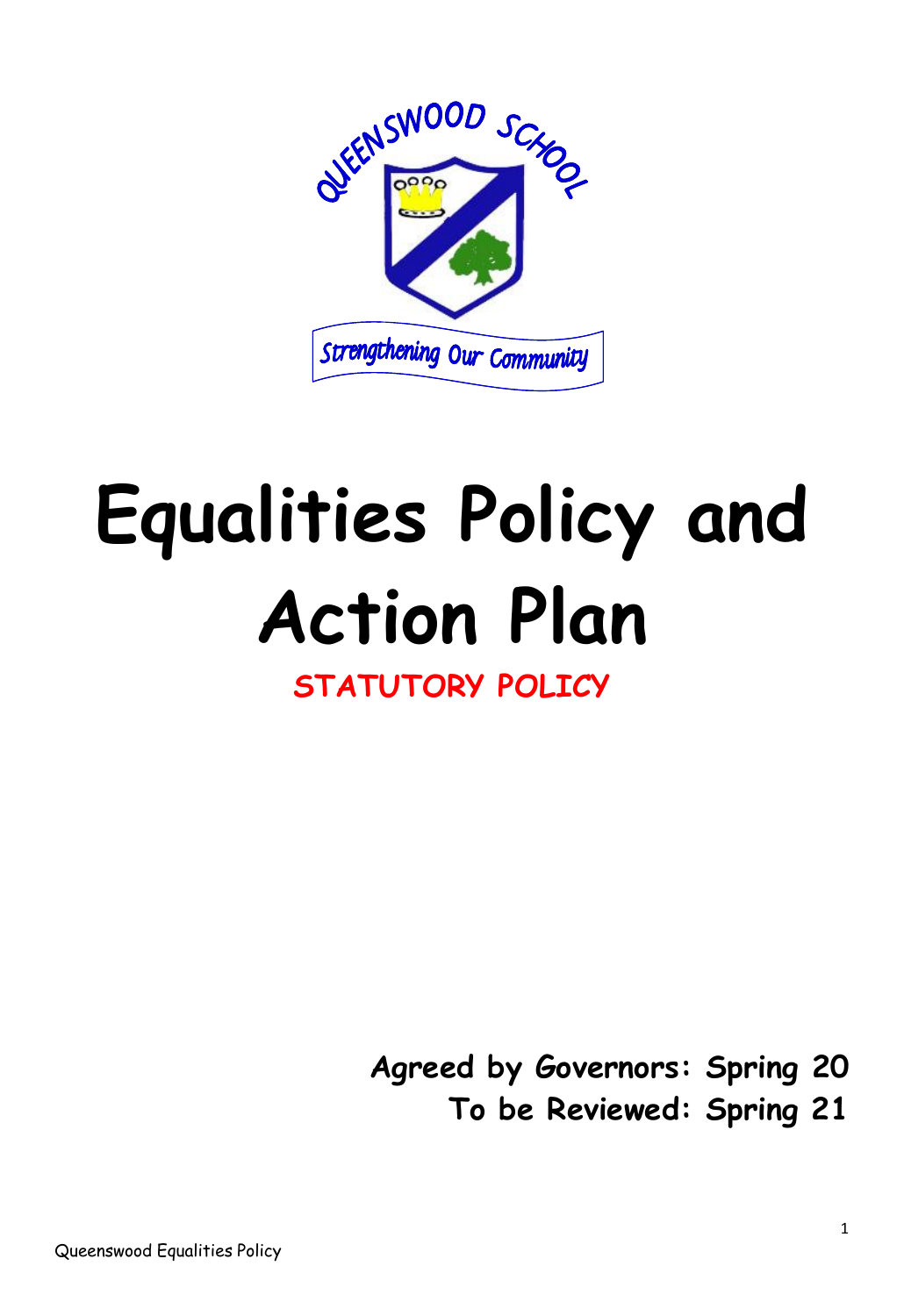#### **Introduction**

This policy reflects the Equality Act 2010 which harmonises and replaces previous legislation including the Race Relations Act 1976, Disability Discrimination Act 1995, Gender Recognition Act 2004 and Sex Discrimination Act 1975. The policy therefore supersedes all previous school policies on Disability, Ethnicity (i.e., Race) and Gender. Through this policy Queenswood Primary School and Nursery will fulfil its public duty to have due regard to the need to eliminate unlawful discrimination, advance equality of opportunity, and foster good relations in connection with disability, ethnicity, gender, religion, sexual identity, and where appropriate, age (applicable to employees only). The guiding Objectives in this policy refer to all individuals and therefore are equally applicable to pupils, staff, and governors in addition to visitors to our school.

This Equality Policy for Queenswood Primary School and Nursery brings together all previous policies, schemes and action plans around equality including those that we had previously for Race, Gender and Disability. It includes all the protected characteristics covered under the Equality Act 2010 and nonstatutory guidance set out by the government in December 2011 and March 2012 as well as other aspects, which have the potential to discriminate against or to devalue any individuals within our community. We are further committed to the development of our local, national and global environments.

# **Legal framework**

Duties as identified in the Equality Act 2010 and its Schedules. There are nine equality strands (known as Protected Characteristics):

- disability;
- ethnicity (including Gypsy and Traveller groups);
- gender;
- gender identity and transgender;
- faith, religion and belief;
- marriage and civil partnership;
- sexual orientation (homophobia );
- pregnancy and maternity;
- age.

Each relates to direct discrimination, discrimination by association, and discrimination by perception, indirect discrimination; harassment and victimisation. As a school we seek to achieve positive action in respect of the Act.

We have a duty to comply with the Equality Act 2010 and the Public Sector Duties, and failure to do so could result in legal action against the school's Governing Body. Employees of the school acting on behalf of the Governing Body are also liable for their own discriminatory actions.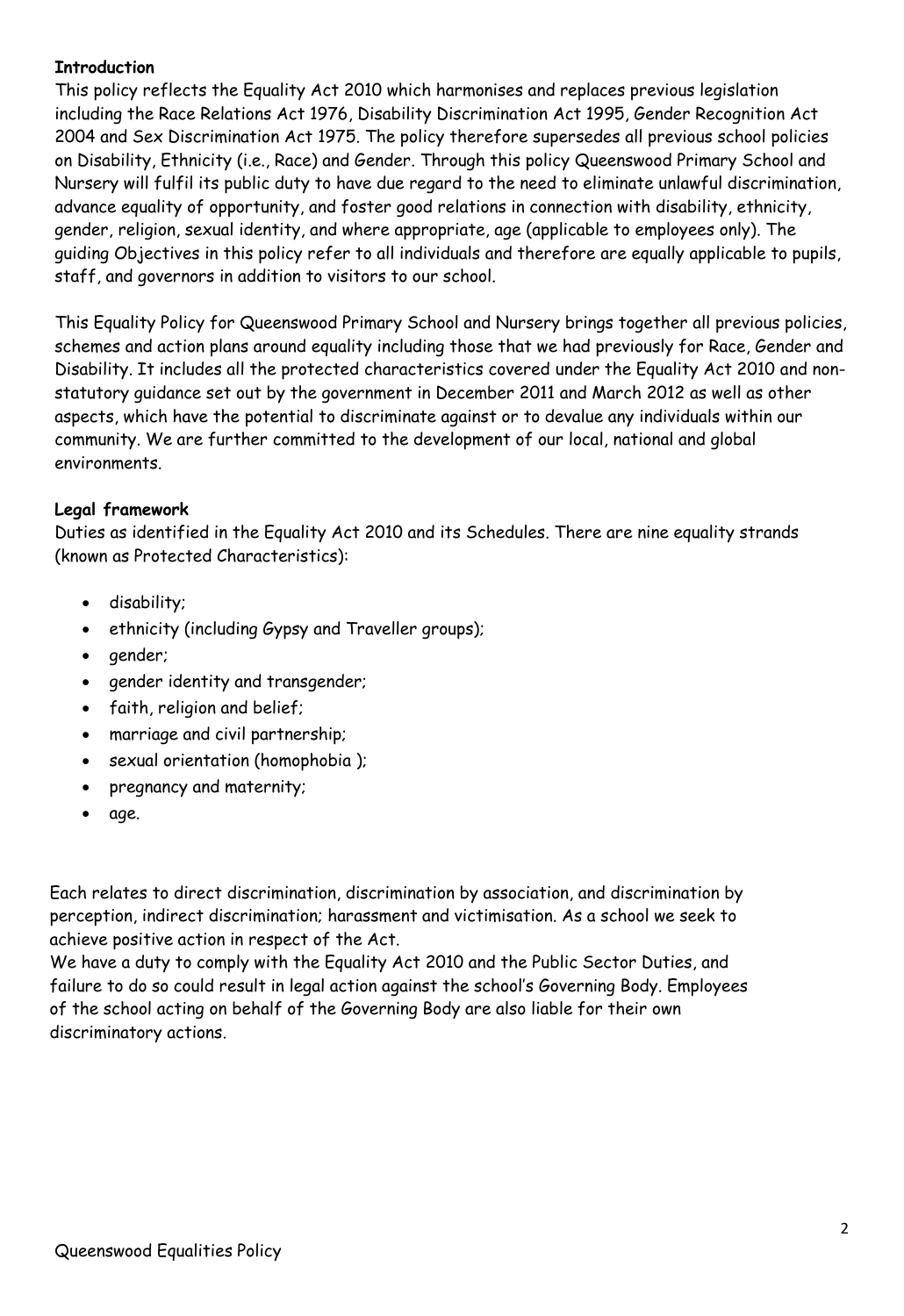#### **Context:**

Queenswood Primary School and Nursery is situated on Ketley Bank in the north of Telford. The school serves a community, which faces considerable social and economic challenges.

- Housing in the area tends to be owned by the Housing Association, although there are some privately owned and privately rented properties.
- There are very few professional parents, although quite a large number are employed in the locality.
- Only a small number of adults in the main catchment area of the school have undertaken higher education.
- Attainment on entry is below the national average. Children coming into the nursery generally have very poor speech and expressive language and some have little or no speech at all.
- The percentage of children on role with SEN is  $24.5\%$  and  $3.77\%$  have statements.
- 41.5% claim free school meals. This is increasing annually.
- 21.6% of children are from minority ethnic backgrounds, 12.2% of the children have a first language other than English.

Our children experience a range of obstacles to sustained and sustainable engagement in formal learning. They typically experience a poverty of health, housing and transport, and a poverty of experience and aspiration.

Queenswood Primary school and Nursery is mindful of the Public Sector Equality Duty which came into force on 5 April 2011, and will publish Equality Objectives from 6 April 2012 and to monitor, and report upon these annually.

#### **Good Practice**

We strive to achieve a cohesive community and expect that children respect one another and behave with respect to one another, and that their parents feel fully engaged in the school.

We aim to enhance a wider sense of community locally, as well as in the context of the UK and the World communities.

We support the UN Convention on the Rights of the Child, the UN Convention on the Rights of People with Disabilities, and the Human Rights Act 1998. Through our policies and actions we undertake to ensure that every child and young person is healthy, safe, is able to enjoy and achieve in their learning experience, and is able to contribute to the wider community.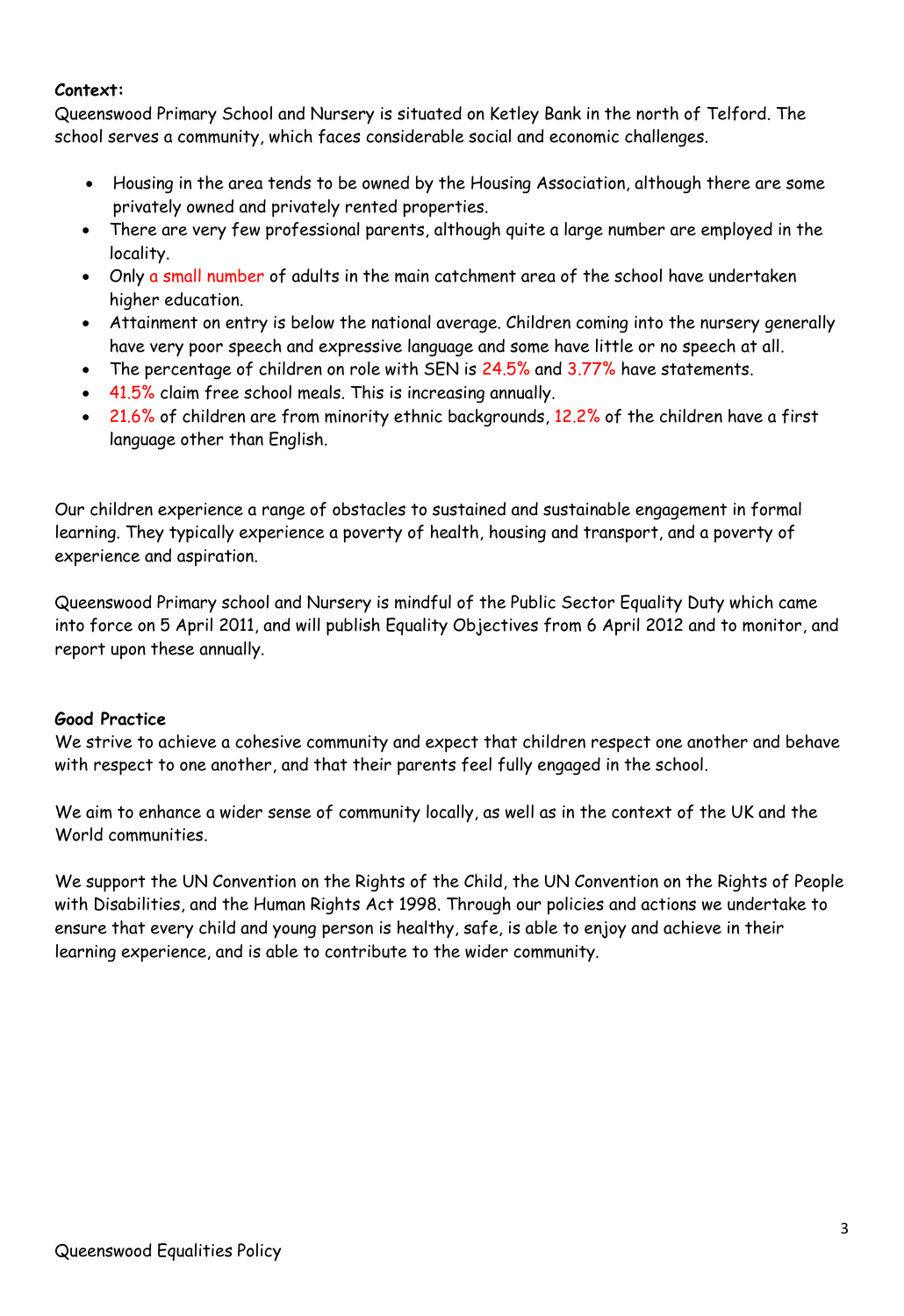We consider it prudent and sensible to maintain the practice of logging racist incidents and reporting them to the LA. We monitor and log incidents that discriminate against children and young people or adults in our school with protected characteristics, e.g., homophobic bullying. We also monitor and log bullying incidents directed towards those with special educational needs.

### **Purpose / Equality Objectives:**

As a school we have a duty to

• Eliminate conduct that is prohibited by the Equality Act (2010)

• Advance equality of opportunity between people who share a protected characteristic and people who do not share it

• Foster good relations across all characteristics – between people who share a protected characteristic and people who do not share it.

• Set and publish Equality Objectives

#### **Guiding Objectives**

In fulfilling the legal obligations and establishing our school ethos, we are guided by 9 Objectives:

#### **Objective 1: All learners are of equal value**

We see all learners and potential learners, and their parents and carers, as of equal value:

- whether or not they are disabled,
- whatever their ethnicity, culture, religious affiliation, national origin or national status,
- whatever their gender or gender identity,
- whatever their sexual identity.

# **Objective 2: We recognise and respect difference**

Treating people equally (Objective 1 above) does not necessarily involve treating them all the same. Policies, procedures and activities must not discriminate but must nevertheless take account of differences of life-experience, outlook and background, and in the kinds of barrier and disadvantage which people may face, in relation to:

- disability, so that reasonable adjustments are made;
	- ethnicity, so that different cultural backgrounds and experiences of prejudice are recognised;
	- gender, so that the different needs and experiences of girls and boys, women and men are recognised;
	- sexual identity.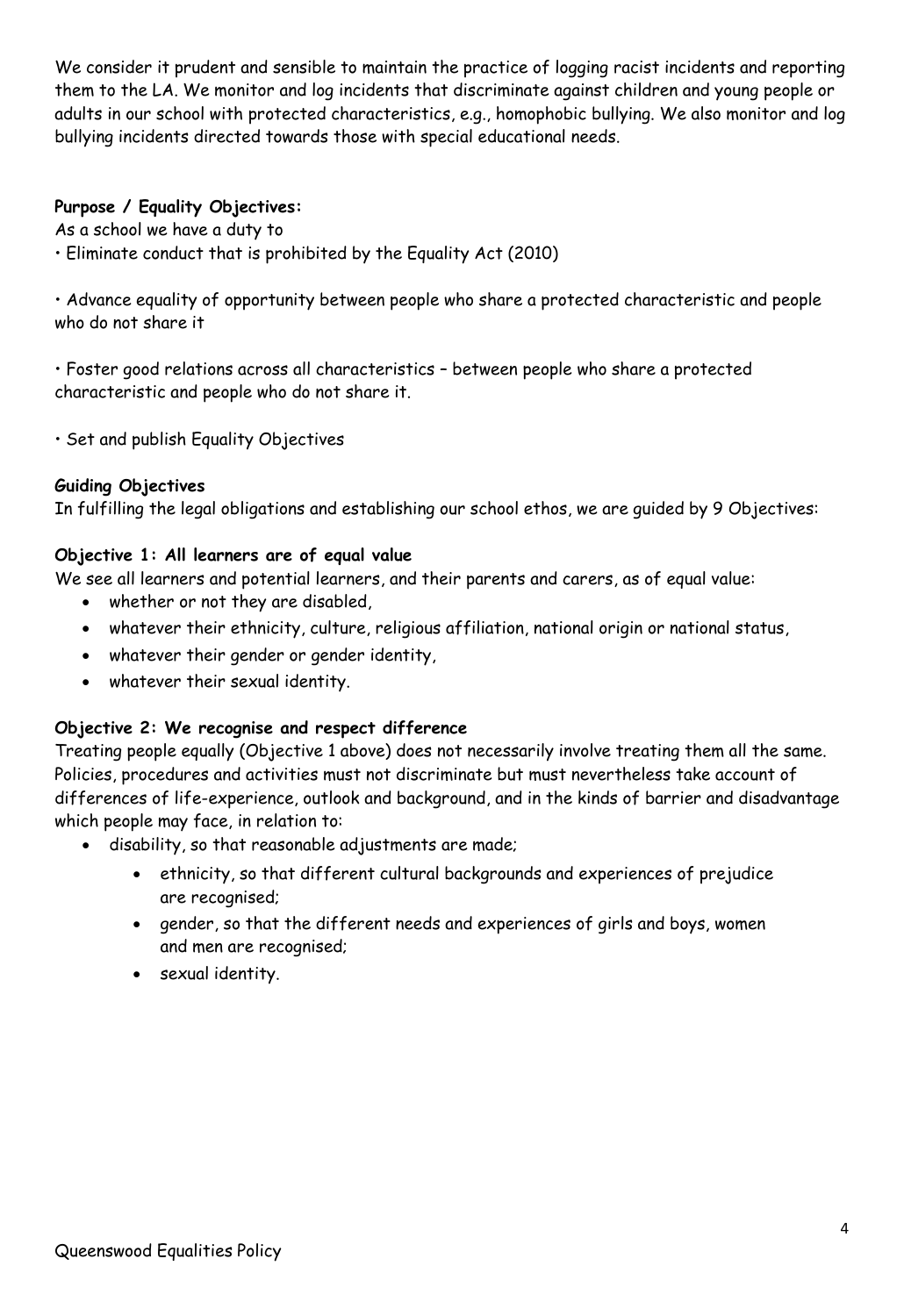# **Objective 3: We foster positive attitudes and relationships and a shared sense of cohesion and belonging**

Policies, procedure and activities promote:

- positive attitudes and actions towards disabled people, good relations between disabled and non-disabled people, and an absence of harassment of disabled people;
- positive interaction, good relations and dialogue between groups and communities different from each other in terms of ethnicity, culture, religious affiliation, national origin or national status, and an absence of prejudice related bullying and incidents;
- mutual respect and good relations between boys and girls, women and men and an absence of sexual, homophobic and transphobic harassment.

# **Objective 4: We observe good equalities practice in staff recruitment, retention and development**

Policies and procedures benefit all employees and potential employees, for example in recruitment and promotion and in continuing professional development:

- whether or not they are disabled;
- whatever their ethnicity, culture, religious affiliation, national origin or national status;
- whatever their gender and sexual identity and with full respect for legal rights relating to pregnancy and maternity.

# **Objective 5: We aim to reduce and remove inequalities and barriers that already exist**  In addition to avoiding or minimising possible negative impacts of our policies, we take opportunities to maximise positive impacts by reducing and removing inequalities and barriers that may already exist between:

- disabled and non-disabled;
- people of different ethnic, cultural and religious backgrounds;
- girls and boys, women and men;
- gay people as well as heterosexual.

#### **Objective 6: We consult and involve widely**

People affected by a policy or activity should be consulted and involved in the design of new policies and in the review of existing ones. We consultation and involve:

- disabled and non-disabled;
- people of different ethnic, cultural and religious backgrounds;
- girls and boys, women and men;
- gay people as well as heterosexual.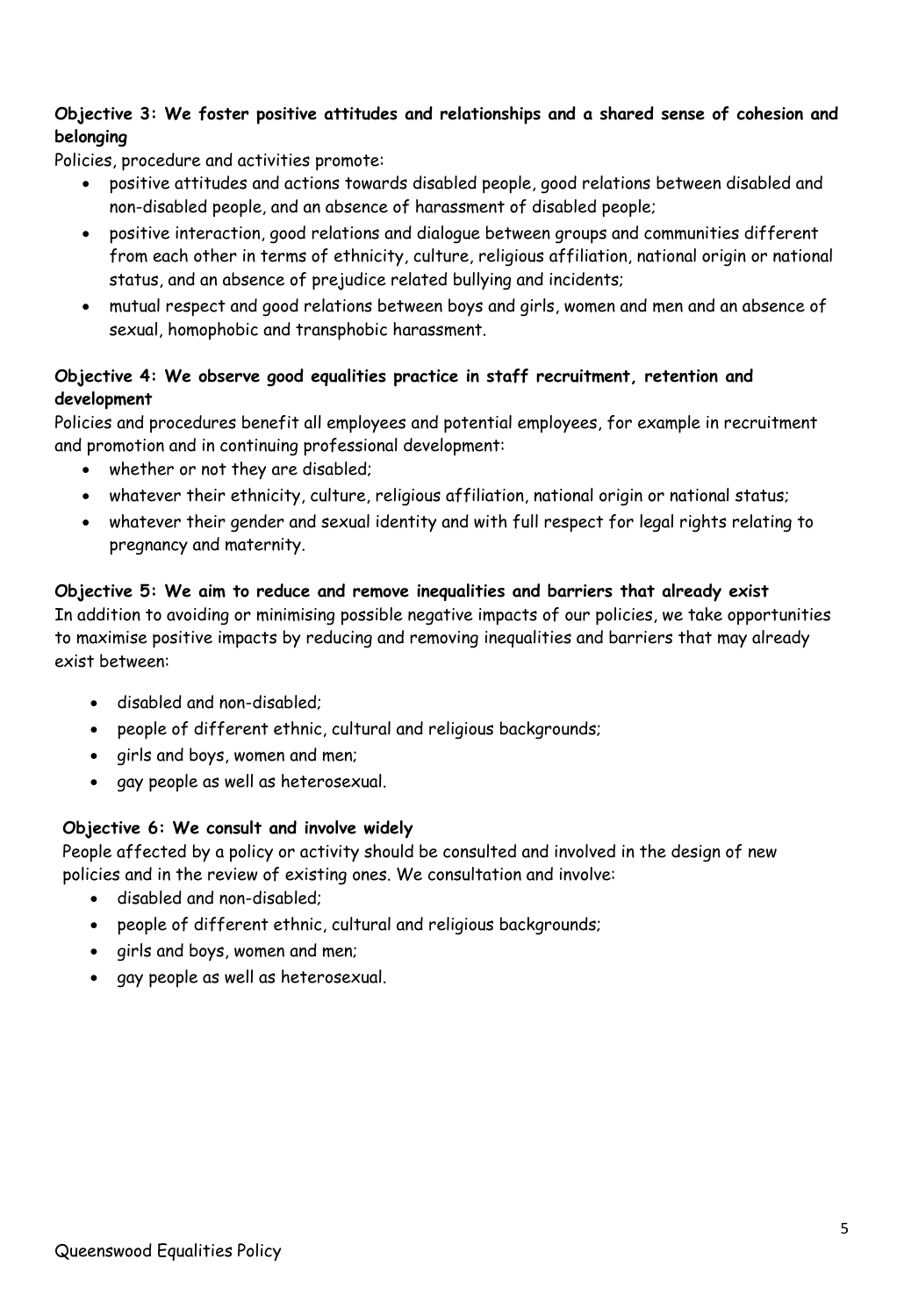# **Objective 7: We address prejudice and prejudice related bullying**

We oppose all forms of prejudice which stand in the way of fulfilling the legal duties listed above:

- prejudices around disability and special educational needs;
- prejudices around racism and xenophobia, including those that are directed against religious groups and communities, for example anti-Semitism and Islamophobia, and those that are directed against Travellers, migrants, refugees and people seeking asylum;
- prejudice reflecting sexism, homophobia or transphobia.

# **Objective 8: Society as a whole should benefit**

Policies and activities should benefit society as a whole, both locally and nationally, by fostering greater social cohesion and greater participation in public life of:

- disabled and non-disabled;
- people of different ethnic, cultural and religious backgrounds;
- girls and boys, women and men;
- gay people as well as heterosexual

# C**urriculum**

Curriculum information will also be evaluated by looking specifically at equality groups in addition to the standard analysis conducted by the school and adjustments as appropriate to ensure that equality groups are supported positively.

All other data relating to whole school monitoring will encompass scrutiny of equality information so that groups are supported positively.

When it is reviewed, each curriculum subject or area will ensure that teaching and learning will reflect our Guiding Objectives as set out above.

# **Roles and Responsibilities**

The Governing Body is responsible for ensuring that the school complies with legislation, and that this policy and its related procedures and action plan are implemented.

The head teacher is responsible for implementing the policy; for ensuring that all staff are aware of their responsibilities and are given appropriate training and support; and for taking appropriate action in any cases of unlawful discrimination.

All staff are expected to

- Promote an inclusive and collaborative ethos in their classroom
- Deal with any prejudice-related incident that may occur
- Plan and deliver lessons that reflect the Objectives in paragraph 5 above
- Support pupils for whom English is an additional language
- Keep up to date with equalities legislation relevant to their work

All staff and Governors have access to training and a selection of resources which discuss and explain the concepts of equality, diversity and community cohesion. We value the opportunity to take a holistic approach in fulfilling our Equality Duties.

All staff and Governors will exercise their Safeguarding responsibilities in relation to equality matters and ensure that any bullying or challenging of Human Rights is addressed immediately.